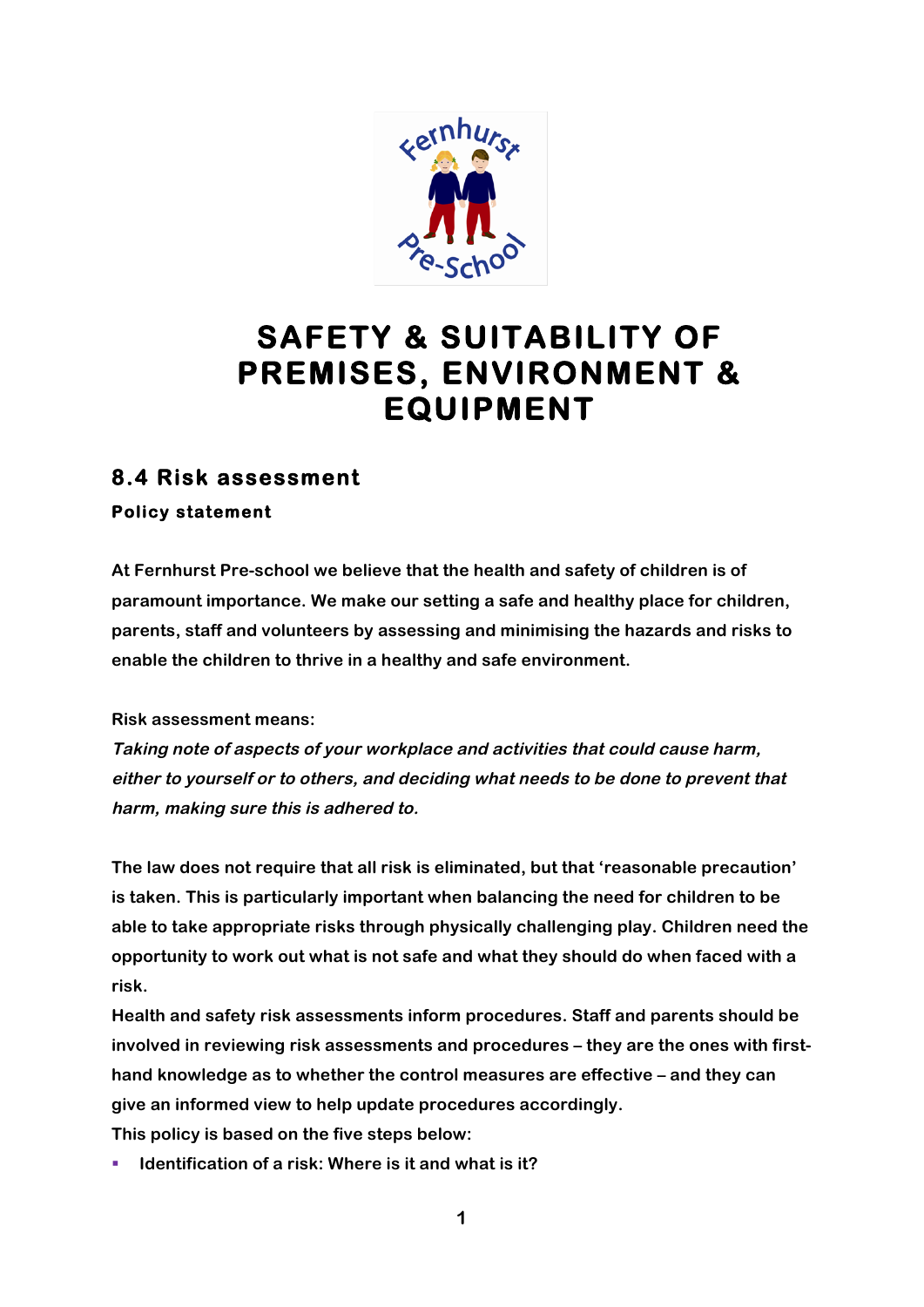- § **Who is at risk: Childcare staff, children, parents, cooks, cleaners etc?**
- § **Assessment as to whether the level of a risk is high, medium, low. This takes into account both the likelihood of it happening, as well as the possible impact if it did.**
- § **Control measures to reduce/eliminate risk: What will you need to do, or ensure others will do, in order to reduce that risk?**
- § **Monitoring and review: How do you know if what you have said is working, or is thorough enough? If it is not working, it will need to be amended, or maybe there is a better solution.**

### **Procedures**

- § **Our Health and Safety officer undertakes training and ensures that our staff and volunteers have adequate training in health and safety matters.**
- § **Our risk assessment process covers adults and children and includes:**
	- **- determining where it is helpful to make some written risk assessments in relation to specific issues, to inform staff practice, and to demonstrate how we are managing risks if asked by parents and/or carers and inspectors;**
	- **- checking for and noting hazards and risks indoors and outside, in relation to our premises and activities;**
	- **- assessing the level of risk and who might be affected;**
	- **- deciding which areas need attention; and**
	- **- developing an action plan that specifies the action required, the time-scales for action, the person responsible for the action and any funding required.**
- § **Where more than five staff and volunteers are employed, the risk assessment is written and is reviewed regularly.**
- We maintain lists of health and safety issues, which are checked daily before the **session begins, as well as those that are checked on a weekly and termly basis when a full risk assessment is carried out.**
- § **Our Manager ensures that checks, such as electricity and gas safety checks, and any necessary work to the setting premises are carried out annually and records are kept.**
- § **Our Manager ensures that staff members carry out risk assessments that include relevant aspects of fire safety, food safety for all areas of the premises.**
- § **Our Manager ensures that staff members carry out risk assessments for work practice including:**
	- **- changing children;**
	- **- preparation and serving of food/drink for children;**